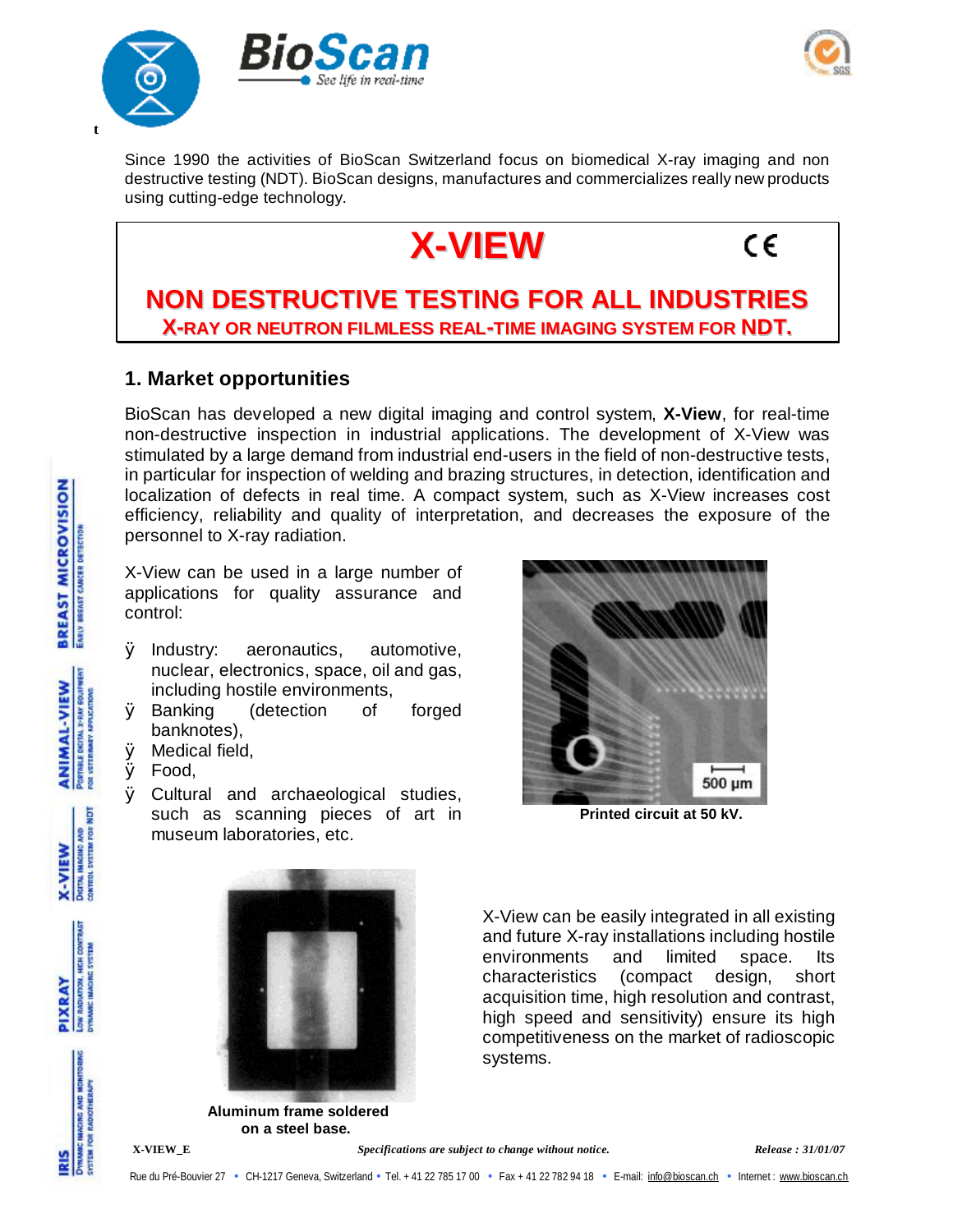## **2. Advantages of X-View over traditional technologies**

X-View has several advantages compared to traditional inspection techniques (based on film or other methods).

Traditional film cassettes used in conventional diagnosis have several disadvantages and limitations :

- time consumption and additional processing costs,
- uncertainties in quality of the results and interpretation,
- frequent repeats,
- high doses,
- bulky storage.



**Humidity detection in a metallic structure.**



**Crack detection in a 13 cm thick metal block.** 

X-View differs from currently available inspection techniques by rejecting scattered background and by using a large area pixel matrix based on a solid state sensor.



**Neutronoscopy: air circulation in a case filled with water.**



**Neutronoscopy: air circulation in a case filled with motor oil.**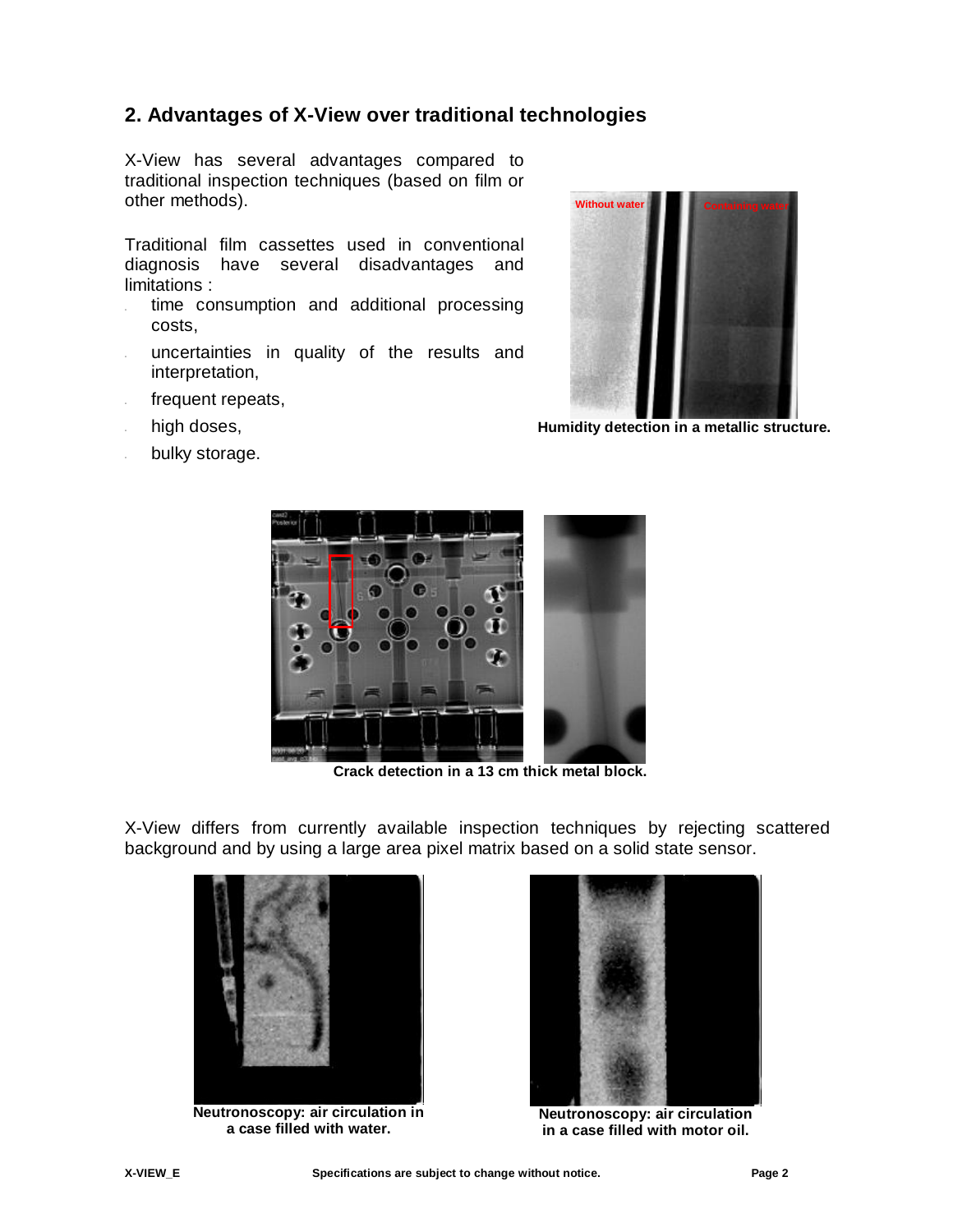This technology ensures:

- real time digital operation,
- high image quality (high spatial resolution and contrast) and sensitivity,
- wide dynamic range and linear response,
- compact and convenient design (compared to systems based on image intensifiers and optical systems with conventional TV cameras) permitting operation in limited space,
- low weight (less than 10 kg) permitting portability for field inspection,
- storing large quantities of data in a small volume with no risk of deterioration,
- image enhancement and interpretation of results with computer tools,
- preservation of the environment and improvement of radiation protection of the personnel by reducing the exposure doses.



**Assembly inspection**



**Watch mechanism**



**X-View was awarded the 3rd innovation technology prize for food quality control – Altran Foundation, Palais de l'UNESCO, Paris, June 2000.** 

## **3. Technical Data**

Main features of X-View :

**è Energy range: 20keV – 400keV for standard equipment (up to 10 cm steel thickness), 400keV - 20 MeV - for thick objects,** 

- **è Active area: 12 cm x 12 cm, 20 cm x 20 cm and 41 cm x 41 cm,**
- **è Pixel size: 400 µm x 400 µm down to 50 µm x 50 µm,**
- **è Frame rate: up to 30 images per second,**
- **è ADC resolution: up to 16-bits (65536 grey levels),**
- **è Dynamic visualization,**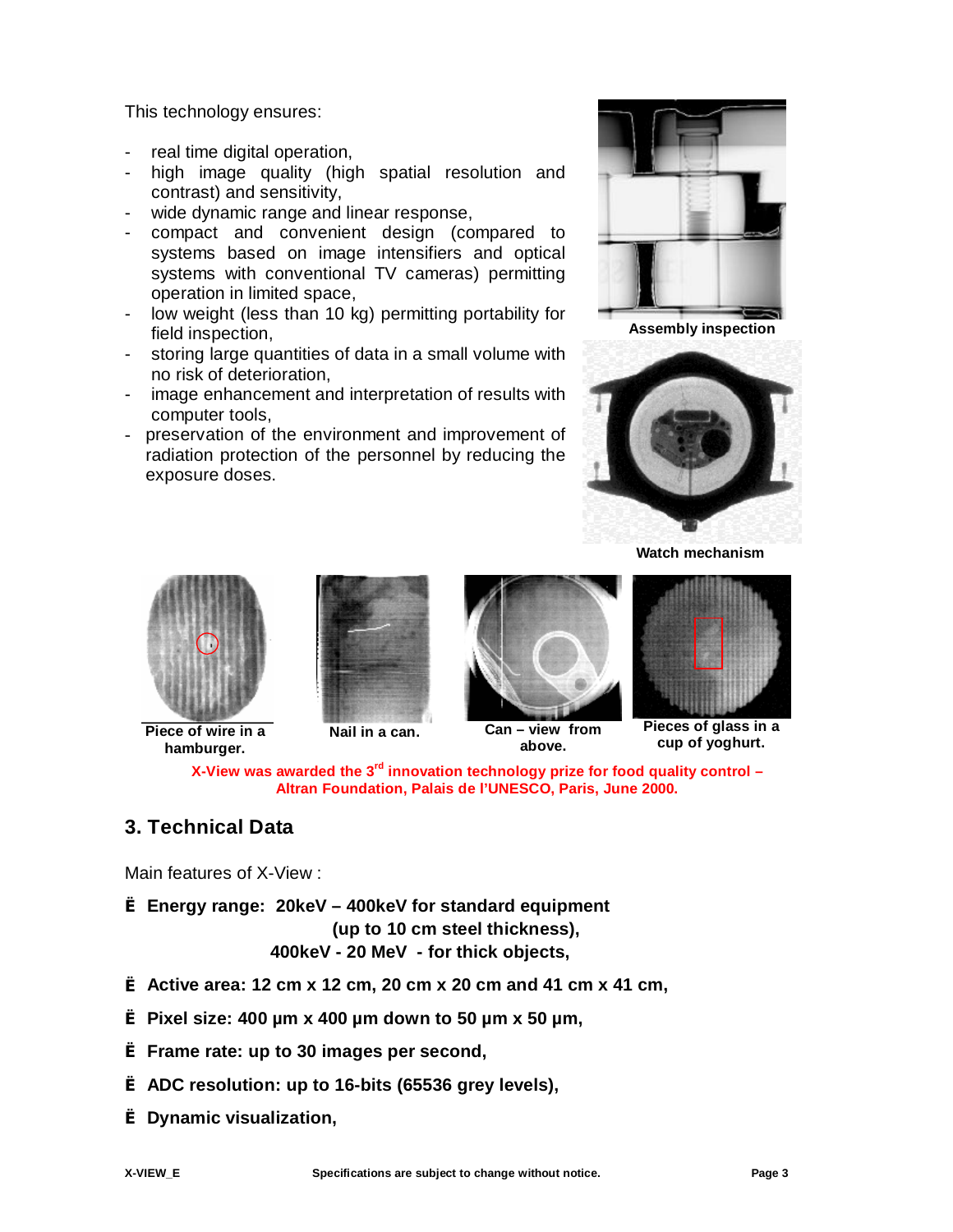#### **è Compact design.**

X-View uses a large area pixel matrix based on solid state amorphous silicon technology. The detection matrix works as a complete electronic camera. It is much smaller and lighter than a conventional optical CCD camera with an image intensifier. Since this detector is tolerant to X-rays, it can be placed directly in the beam.



**Concrete inspection** 



#### **Product range :**

|                   | X-VIEW-41                    | X-VIEW-20                    |
|-------------------|------------------------------|------------------------------|
| Sensitive area    | 41 cm x 41 cm                | 20 cm x 20 cm                |
| Pixel size        | $400 \mu m \times 400 \mu m$ | $400 \mu m \times 400 \mu m$ |
| <b>Resolution</b> | 1024 x 1024 pixels           | 512 x 512 pixels             |
| <b>Weight</b>     | 21 kg                        | 9.5 kg                       |

- Personal computer or laptop,
- Screen : 17" to 21" size,
- Maximal detector-computer distance : 100 m.

#### **Computer configuration :**

Personal computer with an Intel Pentium IV, PCI system interface, 1024 MB SDRAM, 120 GB hard disk, 128 MB video memory, Windows<sup>TM</sup> operating system, CDRW, modem or network card, keyboard, mouse.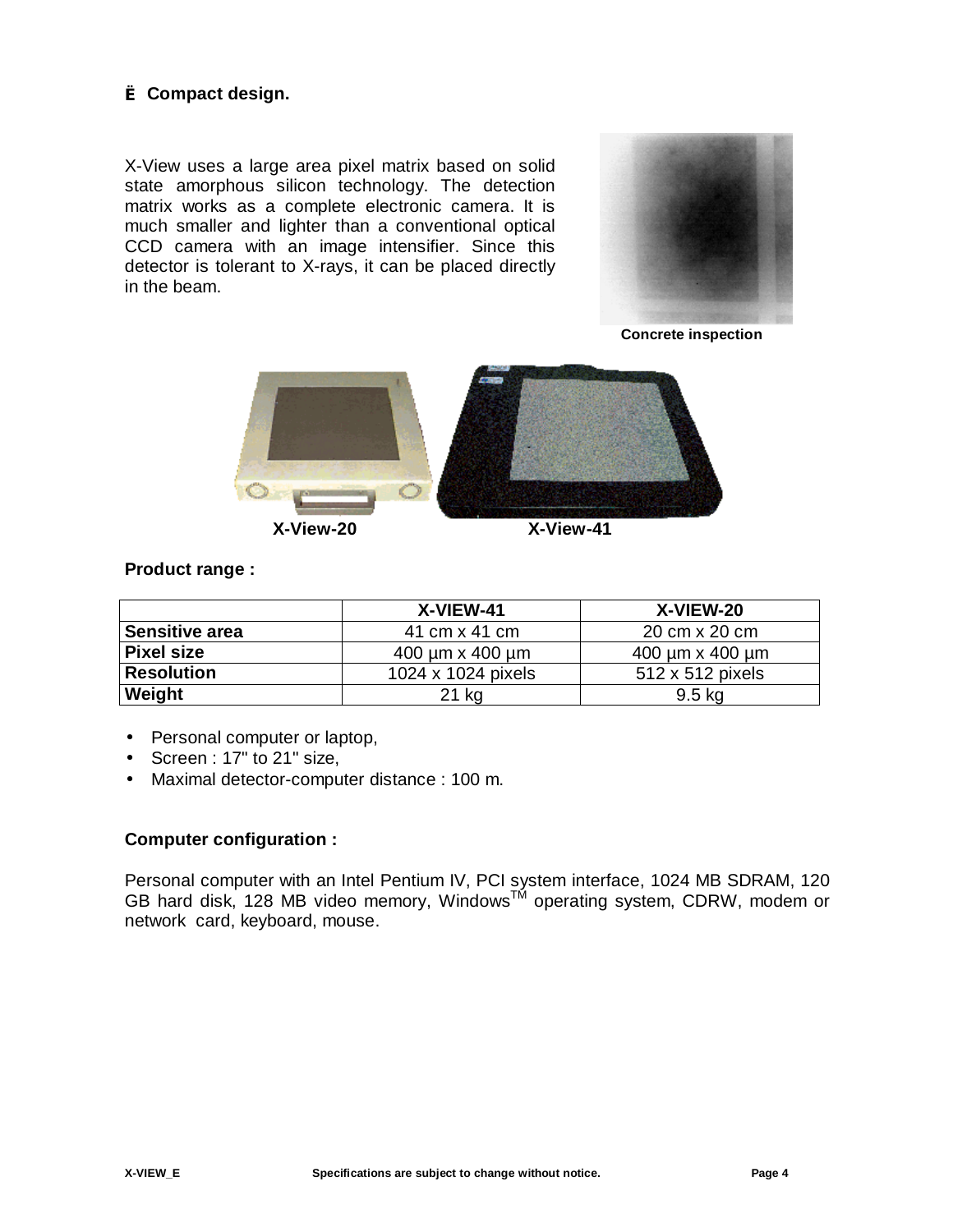

**Stainless steel pipe, Ø 60 mm, thickness 3.2 mm.**



**Stainless steel pipe , Ø 54 mm, thickness 2 mm.**

### **4. Dedicated Image Processing Software : WinX-View**

**WinX-View** is the software used for image acquisition and processing. It is specially conceived to take images, visualize and analyze them with X-View systems in industrial environment.

WinX-View is very easy to use and runs on a PC under Windows  $TM$  operating system. A dedicated frame grabber is used for data acquisition and I/O control of the detector.

Data is digitized up to a 16-bit resolution (65536 grey levels). The input/output card uses a PCI bus for functions related to detector control and direct transfer of images in the PC memory. DMA (Direct Memory Access) ensures image acquisition without using the central memory of the PC. Thus, it is available for other control functions or image processing during data transfer, for instance - applying gain and offset corrections to the images on-line.

**Banknotes: the metal particles contained in the ink are visible.**

WinX-View performs the following main functions :